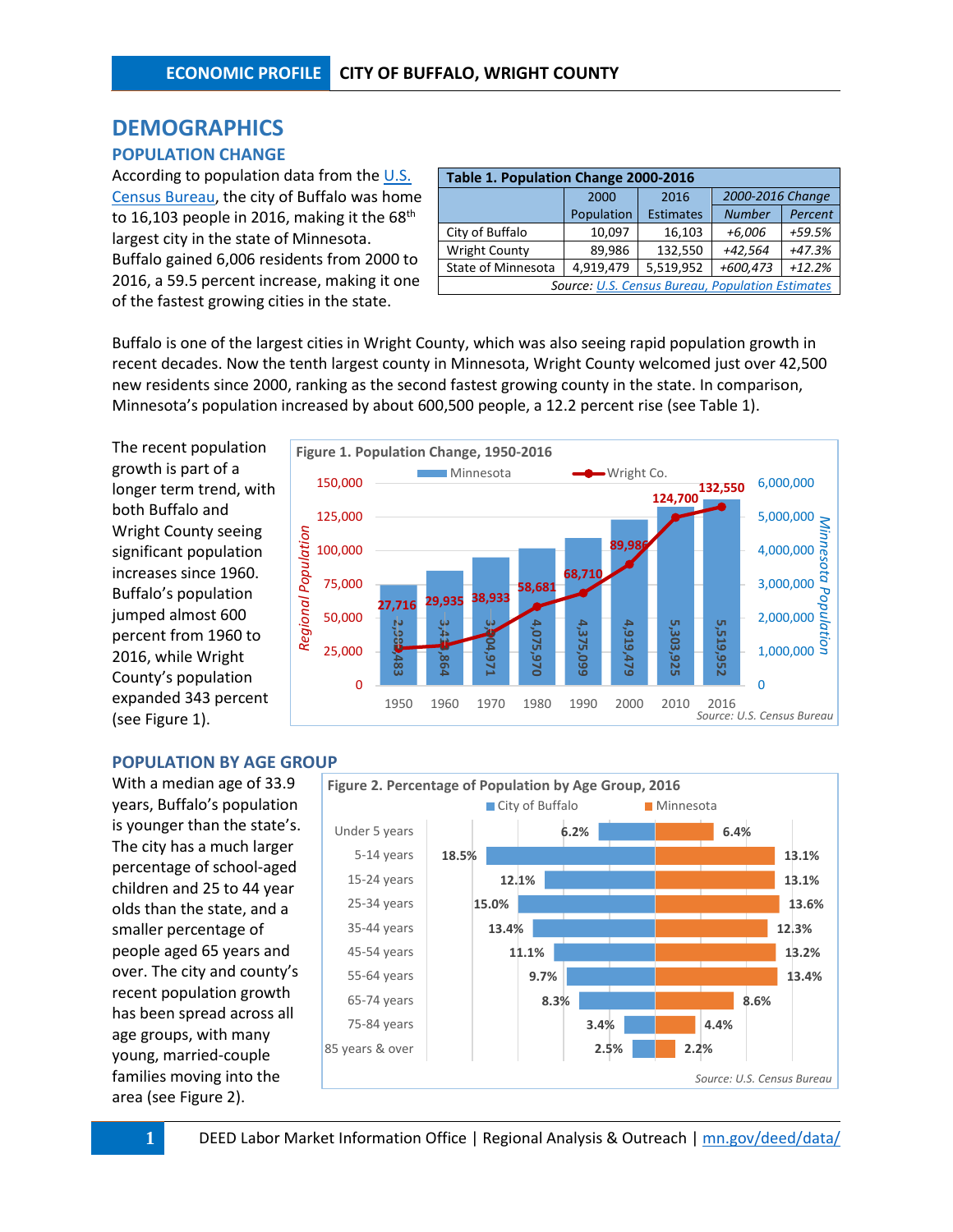## **POPULATION PROJECTIONS BY AGE GROUP**

Though at a slower pace than in the past two decades, Wright County is projected to see continued population growth over the next two decades, rising to more than 150,000 people by 2040 according to projections from the Minnesota State Demographer. If Buffalo grows at that same pace, it would have around 18,000 residents by 2040. In comparison, the state of Minnesota is projected to see 8.8 percent growth from 2020 to 2040. Again, the growth is expected to be spread across most age groups, with the fastest gains projected for people aged 65 years and over, residents between 25 and 44 years of age, and children under 5 years of age (see Figure 3).



### **POPULATION BY RACE**

The city of Buffalo and Wright County's population is considerably less diverse than the state of Minnesota, but has increased in diversity over time. In 2016, about 95 percent of both the city and

county's residents reported White alone as their race, compared to 84 percent of residents statewide. The largest minority group in both the city and county were residents of Hispanic or Latino origin, accounting for about 2.7 percent of the total population, followed by people of two or more races (see Table 2).

|                                                                 |               | <b>Wright County</b> | Minnesota |         |           |
|-----------------------------------------------------------------|---------------|----------------------|-----------|---------|-----------|
| <b>Table 2. Race and Hispanic</b>                               |               |                      | Change    |         | Change    |
| <b>Origin, 2016</b>                                             | <b>Number</b> | Percent              | from      | Percent | from      |
|                                                                 |               |                      | 2000-2016 |         | 2000-2016 |
| <b>Total</b>                                                    | 129,922       | 100.0%               | $+44.4%$  | 100.0%  | +10.8%    |
| White                                                           | 123,077       | 94.7%                | $+39.8%$  | 84.3%   | +4.5%     |
| <b>Black or African American</b>                                | 1,480         | 1.1%                 | +529.8%   | 5.7%    | +81.0%    |
| American Indian & Alaska Native                                 | 419           | 0.3%                 | +65.6%    | 1.0%    | +3.5%     |
| Asian & Other Pac. Islander                                     | 1,421         | 1.1%                 | $+251.7%$ | 4.6%    | +72.8%    |
| Some Other Race                                                 | 1,195         | 0.9%                 | $+271.1%$ | 1.6%    | +34.2%    |
| Two or More Races                                               | 2,330         | 1.8%                 | +225.0%   | 2.7%    | +79.5%    |
| Hispanic or Latino origin                                       | 3,502         | 2.7%                 | $+252.3%$ | 5.1%    | +92.5%    |
| Source: U.S. Census Bureau, 2012-2016 American Community Survey |               |                      |           |         |           |

# **LABOR FORCE**

### **LABOR FORCE**

According to data from DEED's Local Area [Unemployment Statistics](http://mn.gov/deed/data/data-tools/laus/index.jspl) program, Wright County had 73,756 workers in 2017. That was more than 21,000 more workers than it had in 2000, a 40 percent increase. Wright County's labor force expanded nearly five times faster than the state's over the past 15 years (see Figure 4). The city of Buffalo was home to approximately 8,400 of those workers.

Applying current labor force participation rates to future population projections creates labor force projections for the county. If the county's population grows at the rate shown above, Wright County is expected to add another 4,128 workers, a 5.3 percent gain. This includes an increase of about 1,850 additional workers who are 65 years and older from 2020 to 2030, a more than 50 percent increase.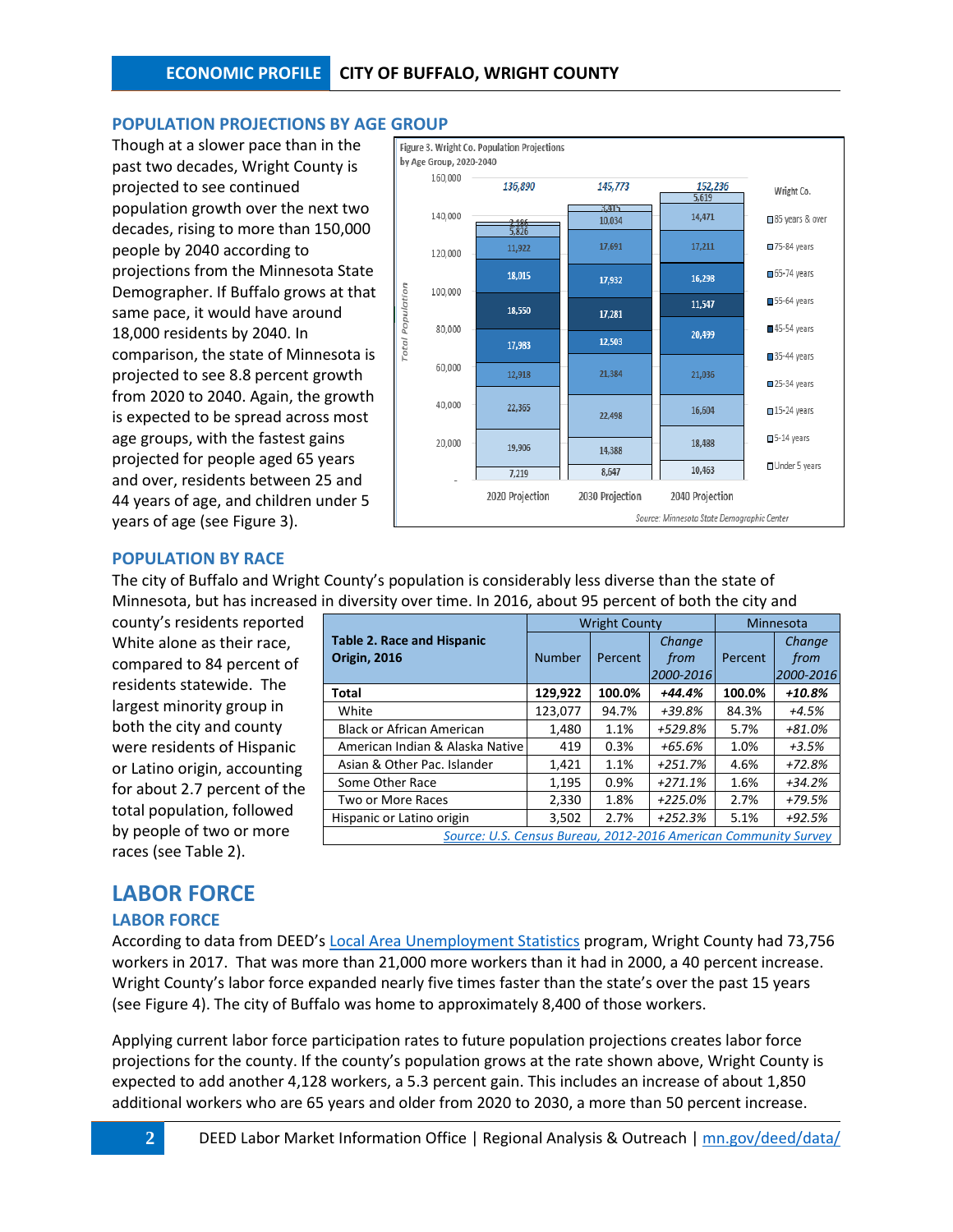## **ECONOMIC PROFILE CITY OF BUFFALO, WRIGHT COUNTY**

In contrast, the largest loss of workers will occur in the 45 to 64 year old age cohort, as these Baby Boomers reach the retirement age and start exhibiting much lower labor force participation rates. Nearly 1,200 workers will transition out of this age group from 2020 to 2030. However, Wright County is still expected to gain nearly 4,400 workers from 20 to 44 years of age, but the number of teenaged workers is projected to decline by 883 workers. This



will likely lead to a tight labor market in the future as well, with employers needing to respond to the changing labor force availability in the city, county, and region.

#### **EMPLOYMENT CHARACTERISTICS, 2016**

With 75.5 percent of people aged 16 years and over in the labor force, Wright County had higher labor force participation rates than the state's 70 percent. Buffalo's rate was 71.5 percent overall, but above 90 percent for workers from 35 to 54 years of age. In fact, the city and county had higher labor force participation rates than the state in almost every age group, and the overall rate was even higher because a higher percentage of Buffalo and Wright County's labor force was in younger age groups (see Table 3).

Though most people of working age were working, unemployment rates in the county were highest for

| Table 3. Employment Characteristics, 2016                       |              |                                       |       |                     |       |  |  |  |  |
|-----------------------------------------------------------------|--------------|---------------------------------------|-------|---------------------|-------|--|--|--|--|
|                                                                 |              | <b>Wright County</b>                  |       | <b>Minnesota</b>    |       |  |  |  |  |
|                                                                 | In Labor     | Labor Force Unemp. Labor Force Unemp. |       |                     |       |  |  |  |  |
|                                                                 | <b>Force</b> | Partic. Rate                          | Rate  | <b>Partic. Rate</b> | Rate  |  |  |  |  |
| <b>Total Labor Force</b>                                        | 72,883       | 75.5%                                 | 4.4%  | 69.9%               | 4.8%  |  |  |  |  |
| 16 to 19 years                                                  | 4,465        | 63.9%                                 | 7.3%  | 52.3%               | 14.2% |  |  |  |  |
| 20 to 24 years                                                  | 5,718        | 90.0%                                 | 6.3%  | 83.5%               | 8.1%  |  |  |  |  |
| 25 to 44 years                                                  | 32,057       | 90.6%                                 | 5.0%  | 88.2%               | 4.4%  |  |  |  |  |
| 45 to 54 years                                                  | 17,565       | 92.4%                                 | 2.8%  | 87.2%               | 3.4%  |  |  |  |  |
| 55 to 64 years                                                  | 10.448       | 73.1%                                 | 3.6%  | 72.3%               | 3.6%  |  |  |  |  |
| 65 to 74 years                                                  | 2,262        | 25.9%                                 | 1.6%  | 27.1%               | 3.0%  |  |  |  |  |
| 75 years & over                                                 | 394          | 6.8%                                  | 0.8%  | 6.0%                | 2.7%  |  |  |  |  |
| <b>Employment Characteristics by Race &amp; Hispanic Origin</b> |              |                                       |       |                     |       |  |  |  |  |
| White alone                                                     | 69,506       | 75.4%                                 | 4.2%  | 69.9%               | 4.1%  |  |  |  |  |
| <b>Black or African American</b>                                | 610          | 69.1%                                 | 6.1%  | 68.5%               | 12.9% |  |  |  |  |
| American Indian & Alaska Native                                 | 242          | 76.6%                                 | 29.3% | 58.8%               | 14.8% |  |  |  |  |
| Asian or Other Pac. Islanders                                   | 935          | 86.0%                                 | 0.3%  | 70.7%               | 5.6%  |  |  |  |  |
| Some Other Race                                                 | 667          | 80.7%                                 | 8.4%  | 77.3%               | 8.4%  |  |  |  |  |
| Two or More Races                                               | 954          | 77.1%                                 | 11.2% | 71.3%               | 10.1% |  |  |  |  |
| Hispanic or Latino                                              | 1,687        | 80.8%                                 | 9.9%  | 75.5%               | 8.2%  |  |  |  |  |
| <b>Employment Characteristics by Educational Attainment</b>     |              |                                       |       |                     |       |  |  |  |  |
| Population, 25 to 64 years                                      | 60,089       | 87.5%                                 | 4.1%  | 84.0%               | 4.0%  |  |  |  |  |
| Less than H.S. Diploma                                          | 2,221        | 76.3%                                 | 5.5%  | 65.0%               | 5.6%  |  |  |  |  |
| H.S. Diploma or Equivalent                                      | 14,727       | 82.9%                                 | 4.7%  | 78.7%               | 3.4%  |  |  |  |  |
| Some College or Assoc. Degree                                   | 25,362       | 88.6%                                 | 4.2%  | 85.1%               | 4.0%  |  |  |  |  |
| Bachelor's Degree or Higher                                     | 17,745       | 91.6%                                 | 2.1%  | 89.5%               | 2.3%  |  |  |  |  |
| Source: 2012-2016 American Community Survey, 5-Year Estimates   |              |                                       |       |                     |       |  |  |  |  |

young people, minorities, and people with lower educational attainment.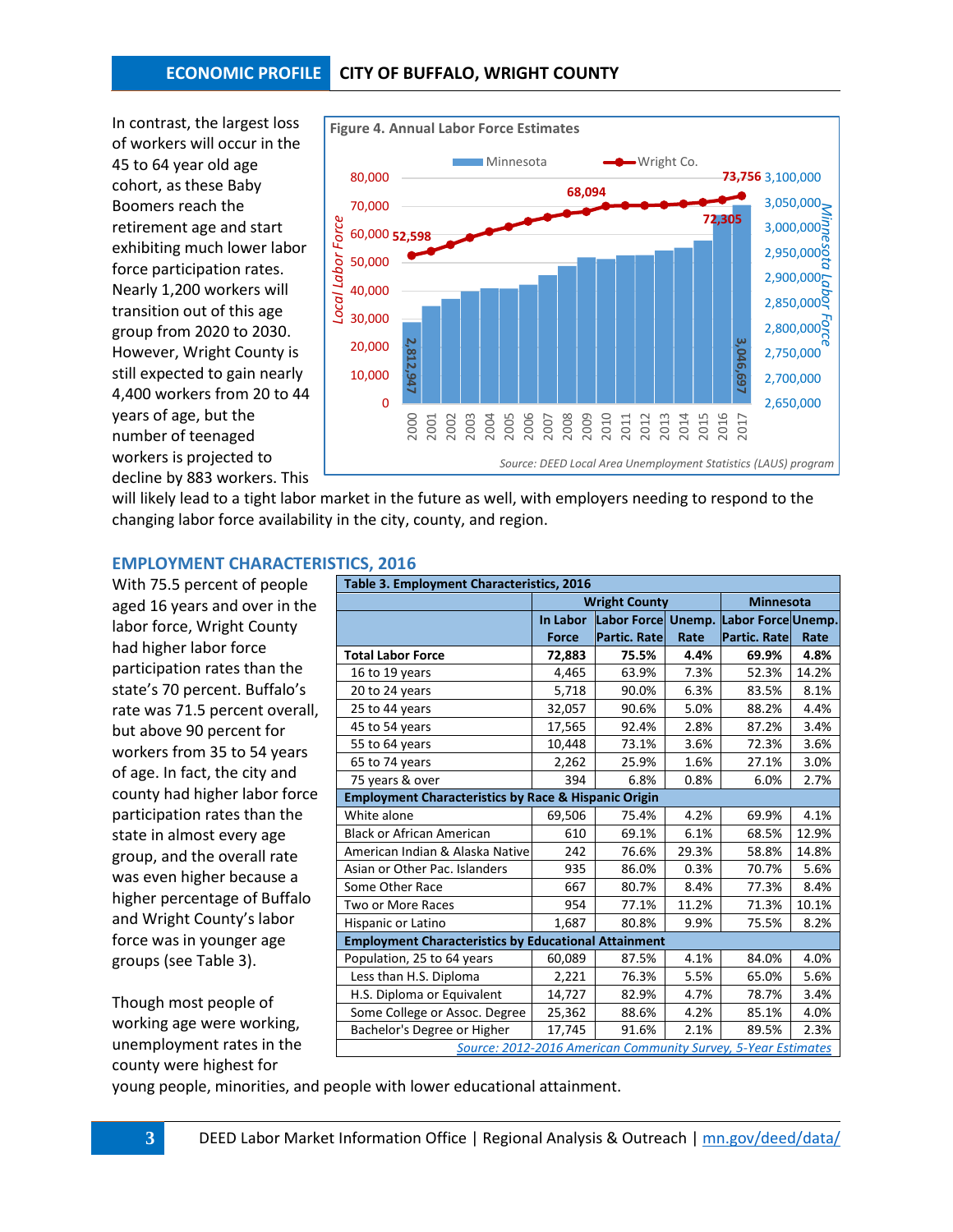#### **UNEMPLOYMENT RATE**

### According to DEED's [Local Area](http://www.mn.gov/deed/data/data-tools/laus/)  [Unemployment Statistics,](http://www.mn.gov/deed/data/data-tools/laus/)

Wright County has had similar unemployment rates to the state of Minnesota over time. After reaching a peak of 8.9 percent in 2009, the county's unemployment rate has steadily declined to an annual rate of 3.6 percent in 2017. This was equal to the state's unemployment rate of 3.6 percent (see Figure 5). The unemployment rate in the city of Buffalo was slightly higher, estimated at 5.9 percent in 2016, though that's also down from peaks hit during the recession.



### **EDUCATIONAL ATTAINMENT BY AGE GROUP**

With 38 percent of adults aged 18 years and over having a college degree, Wright County has lower educational attainment than the state, where 42 percent of adults have an associate, bachelor's, or advanced degree. However, 12.7 percent of adults in Wright County have an associate degree, which outpaces the state (10.4%). Another 26.5 percent have some college experience, but no degree, compared to 24.2 percent statewide.

Similarly, residents in the city of Buffalo also had a higher percentage of adults with an associate's degree and with some college experience, but a slightly lower percentage of people with a bachelor's degree or higher.

Younger residents were pursuing higher education in higher numbers than older generations, though overall, about twothirds of residents had some college, experience or a college degree, which was right in line with the state as a whole (see Table 4).

| <b>Table 4. Educational Attainment by</b>                     | Wright Co.    |                | <b>Minnesota</b> |  |  |  |  |  |
|---------------------------------------------------------------|---------------|----------------|------------------|--|--|--|--|--|
| <b>Age Group</b>                                              | <b>Number</b> | <b>Percent</b> | <b>Percent</b>   |  |  |  |  |  |
| 18 to 24 years                                                | 9,274         | 10.0%          | 12.2%            |  |  |  |  |  |
| Less than high school                                         | 1,418         | 15.3%          | 12.4%            |  |  |  |  |  |
| High school graduate (incl. equiv.)                           | 2,782         | 30.0%          | 26.6%            |  |  |  |  |  |
| Some college, no degree                                       | 3,436         | 37.0%          | 41.9%            |  |  |  |  |  |
| Associate's degree                                            | 647           | 7.0%           | 6.6%             |  |  |  |  |  |
| Bachelor's degree                                             | 967           | 10.4%          | 12.0%            |  |  |  |  |  |
| Advanced degree                                               | 24            | 0.3%           | 0.5%             |  |  |  |  |  |
| 25 to 44 years                                                | 35,375        | 38.3%          | 34.0%            |  |  |  |  |  |
| Less than high school                                         | 1,275         | 3.6%           | 6.7%             |  |  |  |  |  |
| High school graduate (incl. equiv.)                           | 7,565         | 21.4%          | 18.9%            |  |  |  |  |  |
| Some college, no degree                                       | 9,395         | 26.6%          | 21.3%            |  |  |  |  |  |
| Associate's degree                                            | 6,162         | 17.4%          | 13.3%            |  |  |  |  |  |
| Bachelor's degree                                             | 8,556         | 24.2%          | 27.8%            |  |  |  |  |  |
| Advanced degree                                               | 2,422         | 6.8%           | 12.0%            |  |  |  |  |  |
| 45 to 64 years                                                | 33,298        | 36.0%          | 35.2%            |  |  |  |  |  |
| Less than high school                                         | 1,636         | 4.9%           | 5.7%             |  |  |  |  |  |
| High school graduate (incl. equiv.)                           | 10,200        | 30.6%          | 26.3%            |  |  |  |  |  |
| Some college, no degree                                       | 8,788         | 26.4%          | 23.1%            |  |  |  |  |  |
| Associate's degree                                            | 4,280         | 12.9%          | 11.6%            |  |  |  |  |  |
| Bachelor's degree                                             | 6,142         | 18.4%          | 21.8%            |  |  |  |  |  |
| Advanced degree                                               | 2,252         | 6.8%           | 11.5%            |  |  |  |  |  |
| 65 years & over                                               | 14,520        | 15.7%          | 18.7%            |  |  |  |  |  |
| Less than high school                                         | 1,888         | 13.0%          | 11.8%            |  |  |  |  |  |
| High school graduate (incl. equiv.)                           | 6,178         | 42.5%          | 36.8%            |  |  |  |  |  |
| Some college, no degree                                       | 2,869         | 19.8%          | 20.0%            |  |  |  |  |  |
| Associate's degree                                            | 694           | 4.8%           | 5.5%             |  |  |  |  |  |
| Bachelor's degree                                             | 1,817         | 12.5%          | 15.7%            |  |  |  |  |  |
| Advanced degree                                               | 1,074         | 7.4%           | 10.3%            |  |  |  |  |  |
| Source: 2012-2016 American Community Survey, 5-Year Estimates |               |                |                  |  |  |  |  |  |

**4** DEED Labor Market Information Office | Regional Analysis & Outreach [| mn.gov/deed/data/](http://www.mn.gov/deed/data/)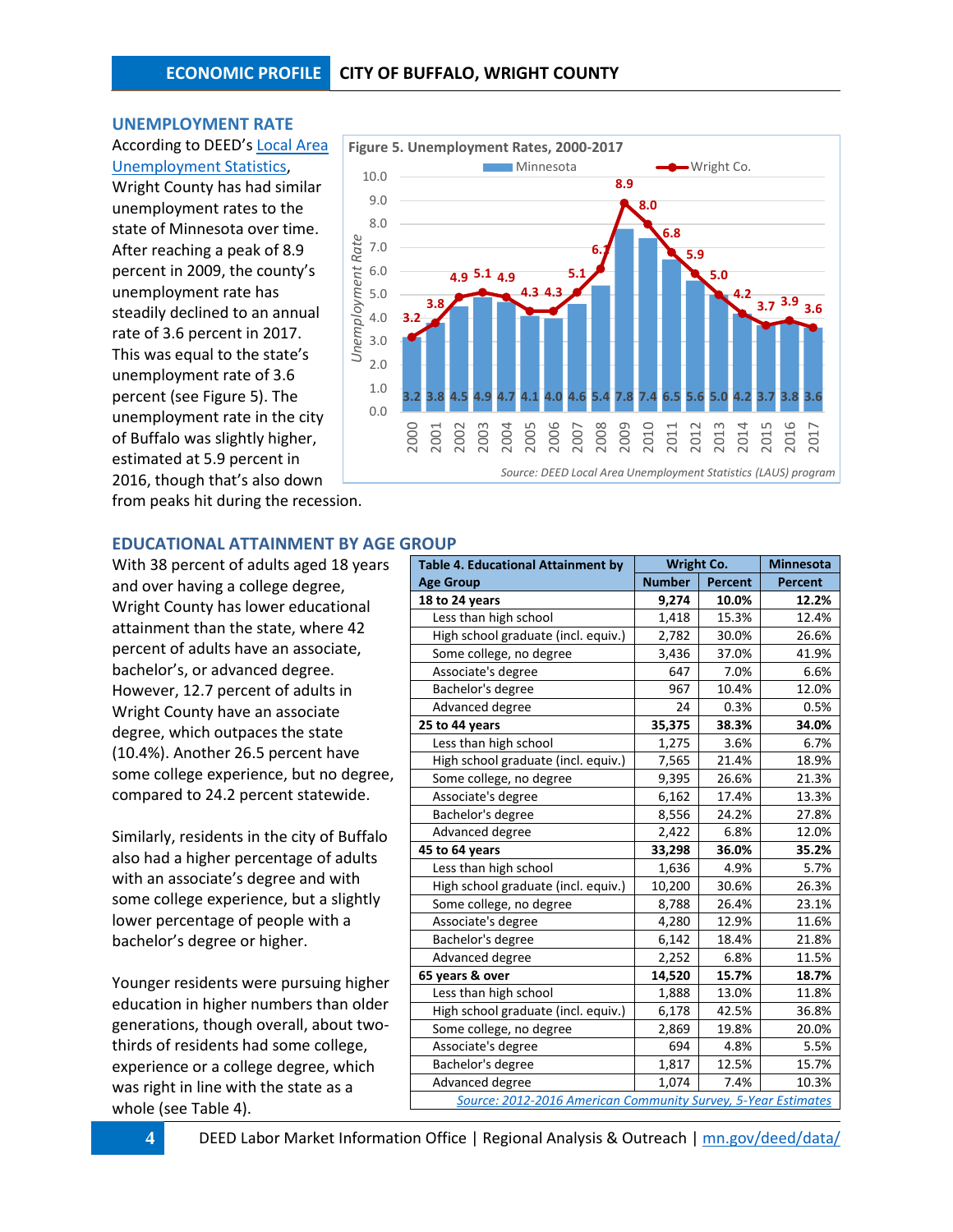# **ECONOMIC PROFILE CITY OF BUFFALO, WRIGHT COUNTY**

#### **COMMUTE SHED AND LABOR SHED**

According to commuting data from th[e U.S.](http://onthemap.ces.census.gov/)  [Census Bureau,](http://onthemap.ces.census.gov/) the city of Buffalo is a net exporter of labor, having more available workers than jobs. In sum, 2,042 workers both lived and worked in the city, while another 5,465 workers drove into the city for work, compared to 6,592 who live in the city but drove to surrounding cities or counties for work (see Table 5 and Figure 8).

| Table 5. City of Buffalo Inflow/Outflow Job       | 2015  |              |  |  |  |  |  |
|---------------------------------------------------|-------|--------------|--|--|--|--|--|
| Counts (All Jobs), 2015                           | Count | <b>Share</b> |  |  |  |  |  |
| <b>Employed in the Selection Area</b>             | 7,507 | 100.0%       |  |  |  |  |  |
| Employed in the Selection Area but Living Outside | 5,465 | 72.8%        |  |  |  |  |  |
| Employed and Living in the Selection Area         | 2,042 | 27.2%        |  |  |  |  |  |
|                                                   |       |              |  |  |  |  |  |
| Living in the Selection Area                      | 8,634 | 100.0%       |  |  |  |  |  |
| Living in the Selection Area but Employed Outside | 6,592 | 76.3%        |  |  |  |  |  |
| Living and Employed in the Selection Area         | 2,042 | 23.7%        |  |  |  |  |  |
| Source: U.S. Census Bureau, OnTheMap              |       |              |  |  |  |  |  |

Wright County is also a net labor exporter, with way more outcommuters than in-commuters. In 2015, about 21,800 people both lived and worked in Wright County, while just under 47,000 residents drove outside the county for work, primarily into the Twin Cities metro area, as well as Stearns and Sherburne County. The county also drew just over 19,250 workers from other counties, though it had a new outflow with most surrounding counties (see Table 5, Table 6, and Figure 6).

| Table 6. City of Buffalo Commute Data |                      |  |  |  |  |  |  |
|---------------------------------------|----------------------|--|--|--|--|--|--|
| <b>Counties outside</b>               | Counties outside the |  |  |  |  |  |  |
| the city that send                    | city that the most   |  |  |  |  |  |  |
| the most workers                      | workers from inside  |  |  |  |  |  |  |
| into the city                         | the city travel to   |  |  |  |  |  |  |
| Wright Co. MN                         | Wright Co. MN        |  |  |  |  |  |  |
| Hennepin Co. MN                       | Hennepin Co. MN      |  |  |  |  |  |  |
| Sherburne Co. MN                      | Ramsey Co. MN        |  |  |  |  |  |  |
| Stearns Co. MN                        | Anoka Co. MN         |  |  |  |  |  |  |
| Anoka Co. MN                          | Stearns Co. MN       |  |  |  |  |  |  |
| Source: U.S. Census Bureau, OnTheMap  |                      |  |  |  |  |  |  |

#### **Figure 6. City of Buffalo Labor and Commute Shed, 2015 OnTheMap**

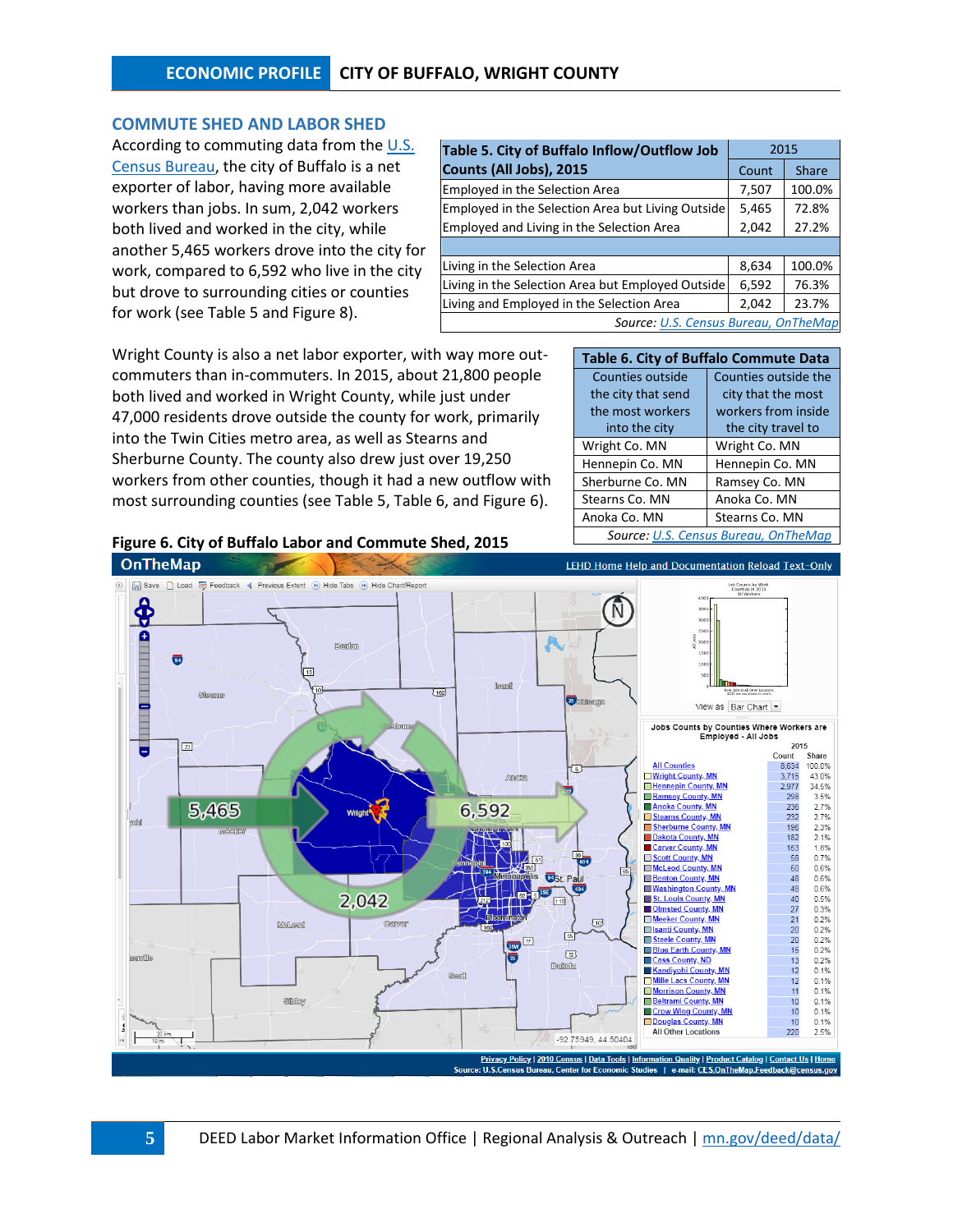# **INCOMES, WAGES AND OCCUPATIONS**

## **HOUSEHOLD INCOMES**

Incomes were relatively high in Buffalo and Wright County. The median household income in the city of Buffalo was \$67,000 in 2016, and \$75,705 in Wright County, compared to \$63,217 in the state. More than half (50.4%) of the households in the county had incomes above \$75,000 in 2016, compared to 41.8 percent statewide. In contrast, just 30.5 percent of households earned less than \$50,000 in the county,



compared to 39.5 percent of households statewide (see Figure 7). Median family incomes were even higher, at \$78,648 in Buffalo and \$86,298 in Wright County, in line with the state median family income of \$79,595 in 2016.

## **COST OF LIVING**

According to DEED's [Cost of Living tool,](http://www.mn.gov/deed/data/data-tools/col/) the basic needs budget for an average Minnesota family (which consists of 2 adults and 1 child, with 1 full-time and 1 part-time worker) was \$55,200 in 2017. The cost of living for a similar family in Wright County was \$58,754. The highest monthly costs were for transportation, food, and housing; with the county's housing, health care, taxes, transportation, and other costs significantly above the rest of the state (see Table 7).

In order to meet the basic cost of living for the region, the workers in the family scenario described would need to earn \$18.83 per hour over the course of 60 hours per work week.

| Table 7. Family Yearly Cost, Worker Hourly Wage, and Family Monthly Costs, 2017 |                             |                                                        |       |                       |                |                     |       |       |       |  |
|---------------------------------------------------------------------------------|-----------------------------|--------------------------------------------------------|-------|-----------------------|----------------|---------------------|-------|-------|-------|--|
|                                                                                 | Family                      | <b>Hourly</b>                                          |       | <b>Monthly Costs</b>  |                |                     |       |       |       |  |
|                                                                                 | Yearly<br>Cost of<br>Living | <b>Wage</b><br><b>Child</b><br><b>Required</b><br>Care | Food  | <b>Health</b><br>Care | <b>Housing</b> | Trans-<br>portation | Other | Taxes |       |  |
| Wright Co.                                                                      | \$58,754                    | \$18.83                                                | \$372 | \$739                 | \$521          | \$1,050             | \$930 | \$523 | \$761 |  |
| Minnesota                                                                       | \$55,200                    | \$17.69                                                | \$468 | \$763                 | \$472          | \$936               | \$788 | \$496 | \$677 |  |
| Source: DEED Cost of Living tool                                                |                             |                                                        |       |                       |                |                     |       |       |       |  |

DEED's Cost of Living tool provides different estimates for household compositions including single people, partnered couples, and up to 4 children. For a single person living alone and working full-time, the estimated yearly cost in Wright County would be \$33,310, which would require an hourly wage of \$16.01 to meet the basic needs standard of living.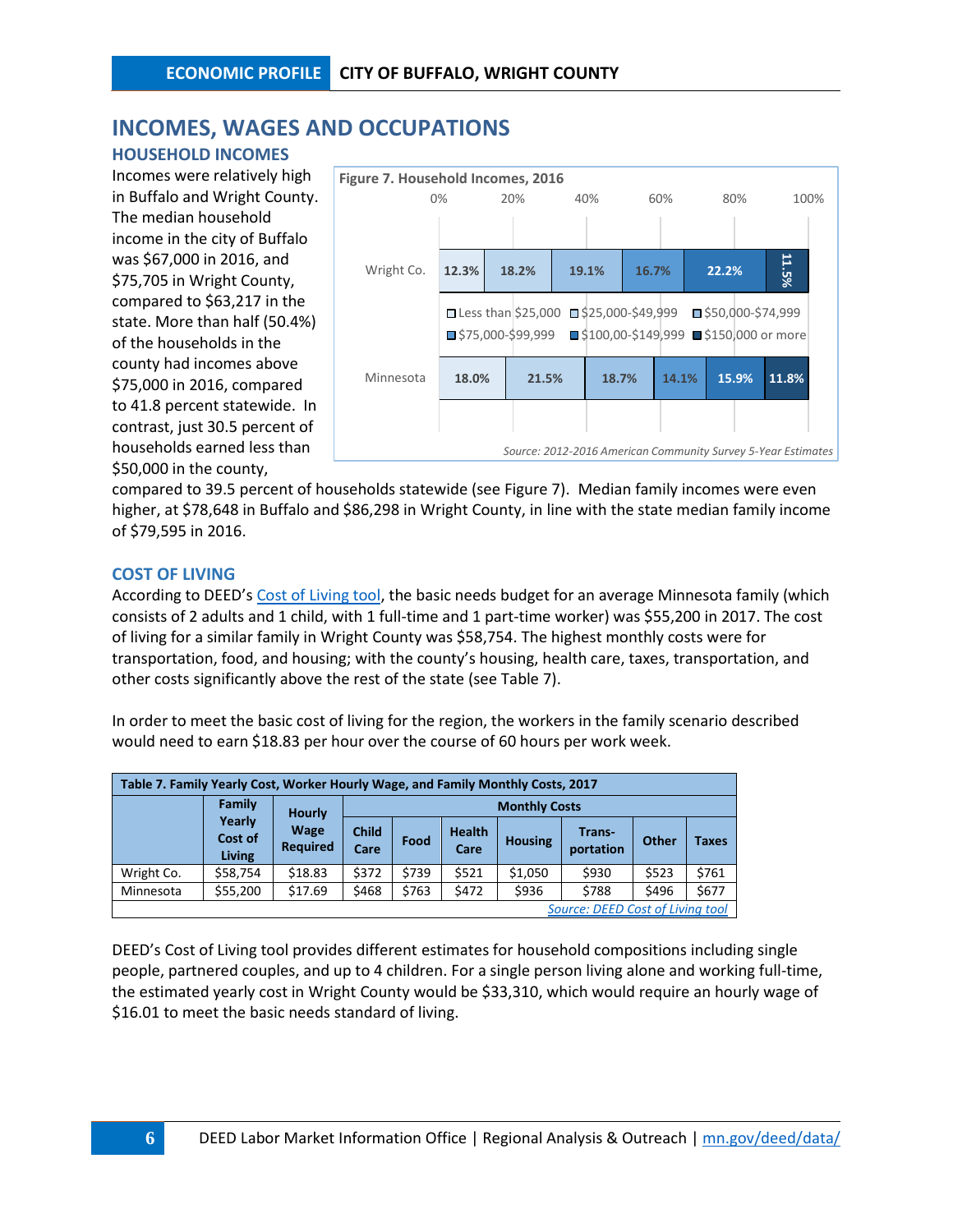#### **WAGES AND OCCUPATIONS**

According to DEED's [Occupational Employment](http://www.mn.gov/deed/data/data-tools/oes/)  [Statistics](http://www.mn.gov/deed/data/data-tools/oes/) program, the median hourly wage for all occupations in Region 7W – which includes Wright, Sherburne, Stearns, and Benton Counties – was \$17.48 in the first quarter of 2017, which was the fifth highest wage level of the 13 EDRs in the state. However, Region 7W's median wage was \$2.14 below the state's median hourly wage, equaling 89 percent of the statewide wage rate, and about \$4.07 below the median hourly wage in the 7- County Twin Cities metro area, which would amount to nearly \$8,500 per year for a full-time worker. Region 7W had higher wages than surrounding regions like Region 5 at \$15.70, Region 6E at \$16.07, but lower wages than the Twin Cities at \$20.79 (see Table 8).

| <b>Table 8. Occupational</b><br><b>Employment Statistics by</b><br><b>Region, 2017</b> | Median<br>Hourly<br>Wage | Estimated<br>Regional<br>Employ-<br>ment |  |  |  |  |  |  |
|----------------------------------------------------------------------------------------|--------------------------|------------------------------------------|--|--|--|--|--|--|
| Region 1 - Northwest                                                                   | \$17.59                  | 38,070                                   |  |  |  |  |  |  |
| Region 2 - Headwaters                                                                  | \$16.80                  | 30,860                                   |  |  |  |  |  |  |
| Region 3 - Northeast                                                                   | \$17.25                  | 141,910                                  |  |  |  |  |  |  |
| Region 4 - West Central                                                                | \$16.94                  | 85,410                                   |  |  |  |  |  |  |
| Region 5 - North Central                                                               | \$15.70                  | 61,170                                   |  |  |  |  |  |  |
| Region 6E - Southwest Central                                                          | \$17.07                  | 47,410                                   |  |  |  |  |  |  |
| Region 6W - Upper MN Valley                                                            | \$15.93                  | 16,600                                   |  |  |  |  |  |  |
| Region 7E - East Central                                                               | \$17.78                  | 48,990                                   |  |  |  |  |  |  |
| <b>Region 7W - Central</b>                                                             | \$17.48                  | 184,510                                  |  |  |  |  |  |  |
| Region 8 - Southwest                                                                   | \$16.17                  | 50,360                                   |  |  |  |  |  |  |
| Region 9 - South Central                                                               | \$16.99                  | 114,470                                  |  |  |  |  |  |  |
| Region 10 - Southeast                                                                  | \$18.53                  | 259,060                                  |  |  |  |  |  |  |
| Region 11 - 7-County Twin Cities                                                       | \$21.55                  | 1,751,580                                |  |  |  |  |  |  |
| <b>State of Minnesota</b>                                                              | \$19.62                  | 2,810,400                                |  |  |  |  |  |  |
| <b>Source: DEED Occupational Employment Statistics, 2017</b>                           |                          |                                          |  |  |  |  |  |  |

About 12.1 percent of the jobs in Region 7W were production occupations, which was much more concentrated than in the state as a whole. Region 7W also had a higher share of workers in education, training, and library; construction and extraction; installation, maintenance, and repair; and sales and related occupations (see Table 9).

| Table 9. Region 7W Occupational Employment Statistics, 1 <sup>st</sup> Qtr. 2017<br><b>State of Minnesota</b> |                                                                        |                  |          |          |         |                                                              |              |  |  |
|---------------------------------------------------------------------------------------------------------------|------------------------------------------------------------------------|------------------|----------|----------|---------|--------------------------------------------------------------|--------------|--|--|
|                                                                                                               | Median                                                                 | <b>Estimated</b> | Share of | Location | Median  | <b>Estimated</b>                                             | Share of     |  |  |
|                                                                                                               | Regional<br>Hourly<br><b>Total</b><br>Employment<br>Employment<br>Wage |                  |          | Quotient | Hourly  | Regional                                                     | <b>Total</b> |  |  |
|                                                                                                               |                                                                        |                  |          |          | Wage    | Employment                                                   | Employment   |  |  |
| <b>Total, All Occupations</b>                                                                                 | \$17.48                                                                | 184,510          | 100.0%   | 1.0      | \$19.62 | 2,810,400                                                    | 100.0%       |  |  |
| Office & Administrative Support                                                                               | \$17.16                                                                | 27,740           | 15.0%    | 1.0      | \$18.26 | 404,120                                                      | 14.4%        |  |  |
| Production                                                                                                    | \$17.61                                                                | 22,280           | 12.1%    | 1.5      | \$17.46 | 220,570                                                      | 7.8%         |  |  |
| Sales & Related                                                                                               | \$12.39                                                                | 20,720           | 11.2%    | 1.1      | \$13.48 | 275,740                                                      | 9.8%         |  |  |
| <b>Transportation &amp; Material Moving</b>                                                                   | \$16.42                                                                | 15,050           | 8.2%     | 1.3      | \$17.06 | 178,270                                                      | 6.3%         |  |  |
| Education, Training & Library                                                                                 | \$22.30                                                                | 15,000           | 8.1%     | 1.4      | \$23.33 | 164,560                                                      | 5.9%         |  |  |
| <b>Healthcare Practitioners &amp; Technical</b>                                                               | \$33.51                                                                | 11,030           | 6.0%     | 1.0      | \$32.85 | 174,230                                                      | 6.2%         |  |  |
| Food Preparation & Serving Related                                                                            | \$9.95                                                                 | 9,120            | 4.9%     | 0.6      | \$10.05 | 236,820                                                      | 8.4%         |  |  |
| <b>Construction &amp; Extraction</b>                                                                          | \$24.32                                                                | 8,570            | 4.6%     | 1.3      | \$26.55 | 98,730                                                       | 3.5%         |  |  |
| Management                                                                                                    | \$40.24                                                                | 8,500            | 4.6%     | 0.8      | \$49.20 | 168,370                                                      | 6.0%         |  |  |
| Installation, Maintenance & Repair                                                                            | \$21.57                                                                | 7,640            | 4.1%     | 1.2      | \$22.41 | 95,700                                                       | 3.4%         |  |  |
| Personal Care & Service                                                                                       | \$11.86                                                                | 7,630            | 4.1%     | 0.9      | \$11.77 | 129,490                                                      | 4.6%         |  |  |
| <b>Business &amp; Financial Operations</b>                                                                    | \$28.30                                                                | 6,620            | 3.6%     | 0.6      | \$31.83 | 164,180                                                      | 5.8%         |  |  |
| Building, Grounds Cleaning & Maint.                                                                           | \$13.71                                                                | 5,740            | 3.1%     | 1.1      | \$13.68 | 83,180                                                       | 3.0%         |  |  |
| <b>Healthcare Support</b>                                                                                     | \$14.88                                                                | 5,660            | 3.1%     | 1.0      | \$15.11 | 84,730                                                       | 3.0%         |  |  |
| Computer & Mathematical                                                                                       | \$32.34                                                                | 2,980            | 1.6%     | 0.5      | \$39.75 | 97,680                                                       | 3.5%         |  |  |
| Community & Social Service                                                                                    | \$19.94                                                                | 2,670            | 1.4%     | 0.8      | \$21.32 | 53,060                                                       | 1.9%         |  |  |
| <b>Protective Service</b>                                                                                     | \$22.08                                                                | 2,250            | 1.2%     | 0.8      | \$19.80 | 42,740                                                       | 1.5%         |  |  |
| Architecture & Engineering                                                                                    | \$30.94                                                                | 2,120            | 1.1%     | 0.6      | \$35.96 | 54,400                                                       | 1.9%         |  |  |
| Arts, Design, Entertainment & Media                                                                           | \$19.06                                                                | 1,730            | 0.9%     | 0.7      | \$22.39 | 37,290                                                       | 1.3%         |  |  |
| Life, Physical & Social Science                                                                               | \$28.08                                                                | 810              | 0.4%     | 0.5      | \$30.59 | 24,230                                                       | 0.9%         |  |  |
| Legal                                                                                                         | \$30.51                                                                | 480              | 0.3%     | 0.4      | \$40.36 | 18,640                                                       | 0.7%         |  |  |
| Farming, Fishing & Forestry                                                                                   | \$14.39                                                                | 160              | 0.1%     | 0.7      | \$15.31 | 3,680                                                        | 0.1%         |  |  |
|                                                                                                               |                                                                        |                  |          |          |         | Source: DEED Occupational Employment Statistics, Qtr. 1 2017 |              |  |  |

**7** DEED Labor Market Information Office | Regional Analysis & Outreach [| mn.gov/deed/data/](http://www.mn.gov/deed/data/)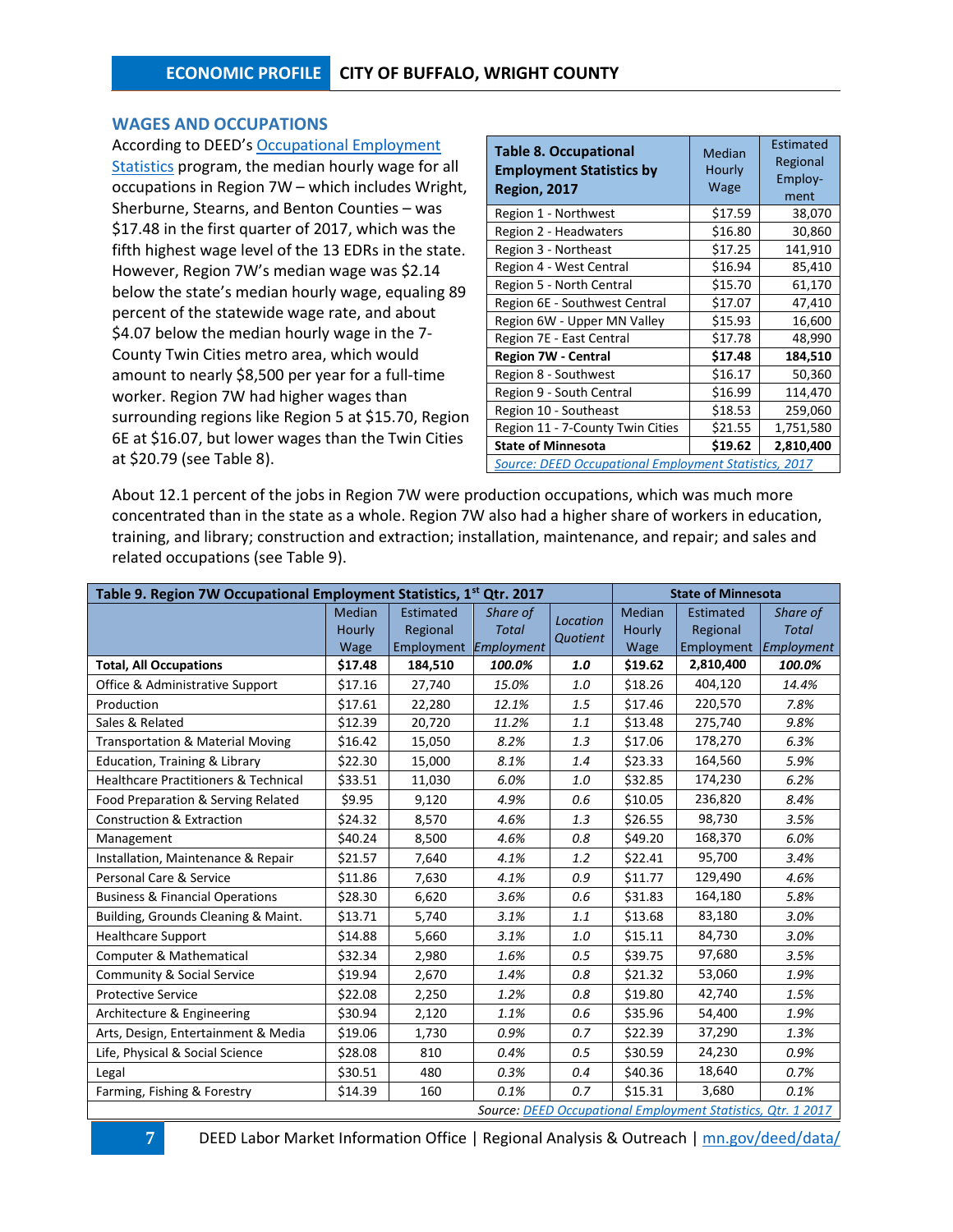The highest paying jobs in the region are found in management, legal, architecture and engineering, computer, business and financial operations, healthcare practitioners, and life, physical, and social science occupations, which all need higher levels of education and experience, including many that require postsecondary training. The pay gaps between the region and state are much bigger in these occupations.

# **ECONOMY**

### **INDUSTRY EMPLOYMENT**

After struggling through the recession, the city of Buffalo's economy is steadily recovering and has now almost regained all the jobs that were lost between 2007 and 2009. The city lost nearly 1,000 jobs between 2007 and the low point in 2013, but has since added 655 jobs, with employers in the city reporting 7,735 jobs in the third quarter of 2017. Figure 8 shows how the effects of the recession were more severe in



Buffalo, which was still losing jobs through 2013, while the state had regained all of the jobs lost by 2013, and has seen strong growth since the bottom of the recession in 2009 (see Figure 8).

According to DEED's [Quarterly Census of Employment & Wages \(QCEW\) program,](http://www.mn.gov/deed/data/data-tools/qcew/) the city of Buffalo was home to 517 business establishments providing 7,735 covered jobs through the third quarter of 2017, with a quarterly payroll of just under \$74 million. Average annual wages were \$38,164 in the city, which was about \$15,000 lower than the state's average annual wage, and also about \$3,000 lower than the rest of Wright County (see Table 10).

| Table 10. Industry Employment Statistics, Qtr. 3 2017      |               |               |                          | Average  | Q3 2012-Q3 2017 |          | Q3 2016-Q3 2017 |         |  |
|------------------------------------------------------------|---------------|---------------|--------------------------|----------|-----------------|----------|-----------------|---------|--|
| Geography                                                  | <b>Number</b> | <b>Number</b> |                          | Annual   | Change          | Percent  | Change          | Percent |  |
|                                                            | of Firms      | of Jobs       | <b>Quarterly Payroll</b> | Wage     | in Jobs         | Change   | in Jobs         | Change  |  |
| City of Buffalo                                            | 517           | 7,735         | \$73,800,020             | \$38,164 | +591            | $+8.3%$  | $+193$          | $+2.6%$ |  |
| Wright County                                              | 3.127         | 43.711        | \$453,030,514            | \$41.457 | $+6.403$        | $+17.2%$ | +994            | $+2.3%$ |  |
| State of Minnesota                                         | 170,555       | 2,866,669     | \$38,409,002,345         | \$53,594 | $+207,252$      | +7.8%    | $+30.726$       | $+1.1%$ |  |
| Source: DEED Quarterly Census of Employment & Wages (QCEW) |               |               |                          |          |                 |          |                 |         |  |

The city of Buffalo gained 193 net new jobs in the past year, a 2.6 percent increase, which was over twice as fast as growth statewide, and slightly faster than the rest of Wright County, which grew 2.3 percent in the past year. With an 8.3 percent gain, Buffalo also outpaced the state's job growth over the past five years, but lagged Wright County, which expanded 17.2 percent from the third quarter of 2012 to the third quarter of 2017 (see Table 10).